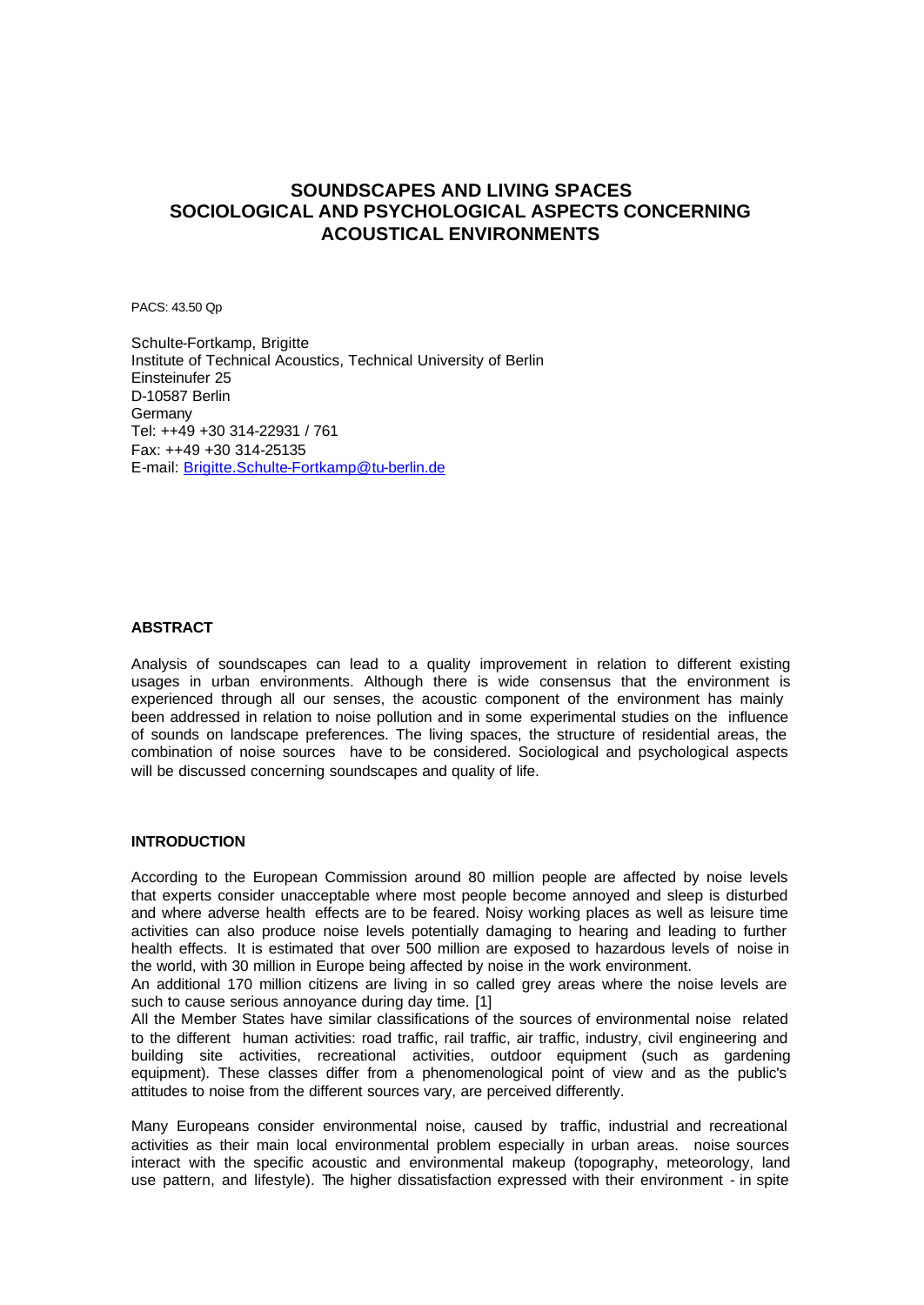of overall satisfaction with personal life quality points to difficulties to control the noise adequately.

#### **NOISY ENVIRONMENTS IN DAILY LIFE**

In the European Union about 40% of the population is exposed to road traffic noise with an equivalent sound pressure level exceeding 55 dB(A) daytime and 20% are exposed to levels exceeding 65 dB(A). That means those people suffer from noise levels that scientists and health experts consider to be unacceptable.

When all transportation noise is considered, more than half of all European Union citizens is estimated to live in zones that do not ensure acoustical comfort to residents.

At night, more than 30% are exposed to equivalent sound pressure levels exceeding 55 dB(A), which are disturbing to sleep. Noise pollution is also severe in cities of developing countries. It is caused mainly by traffic and alongside densely-travelled roads equivalent sound pressure levels for 24 hours can reach 75–80 dB(A). [2]

Noise can produce a number of social and behavioural effects as well as annoyance. These effects are often complex, subtle and indirect and many effects are assumed to result from the interaction of a number of non-auditory variables. However, it should be recognized that equal levels of different traffic and industrial noises cause different magnitudes of annoyance. This is because annoyance in populations varies not only with the characteristics of the noise, including the noise source, but also depends to a large degree on many non-acoustical factors of a social, psychological, or economic nature.

Recently, in a representative survey by the Federal Agency Germany, of 2000 adults, almost all German (80%) citizens are affected by some level of noise pollution. As in previous years, the predominant source of noise in residential areas is road traffic, which remains a nuisance for over half the population, and a source of serious annoyance for some 18 %. Next to road traffic, air traffic is the most important transport-related source of annoyance in Germany. About a forth of the population is annoyed by rail traffic noise. Some 30% of the population perceives business and industry as a source of annoyance caused by noise pollution. According to the survey, neighbours are one of the most important sources of noise pollution: 6,5% of the German citizens are highly annoyed by noise of their neighbours (Fig. 1) [3] .



Fig. 1: Noise annoyance in Germany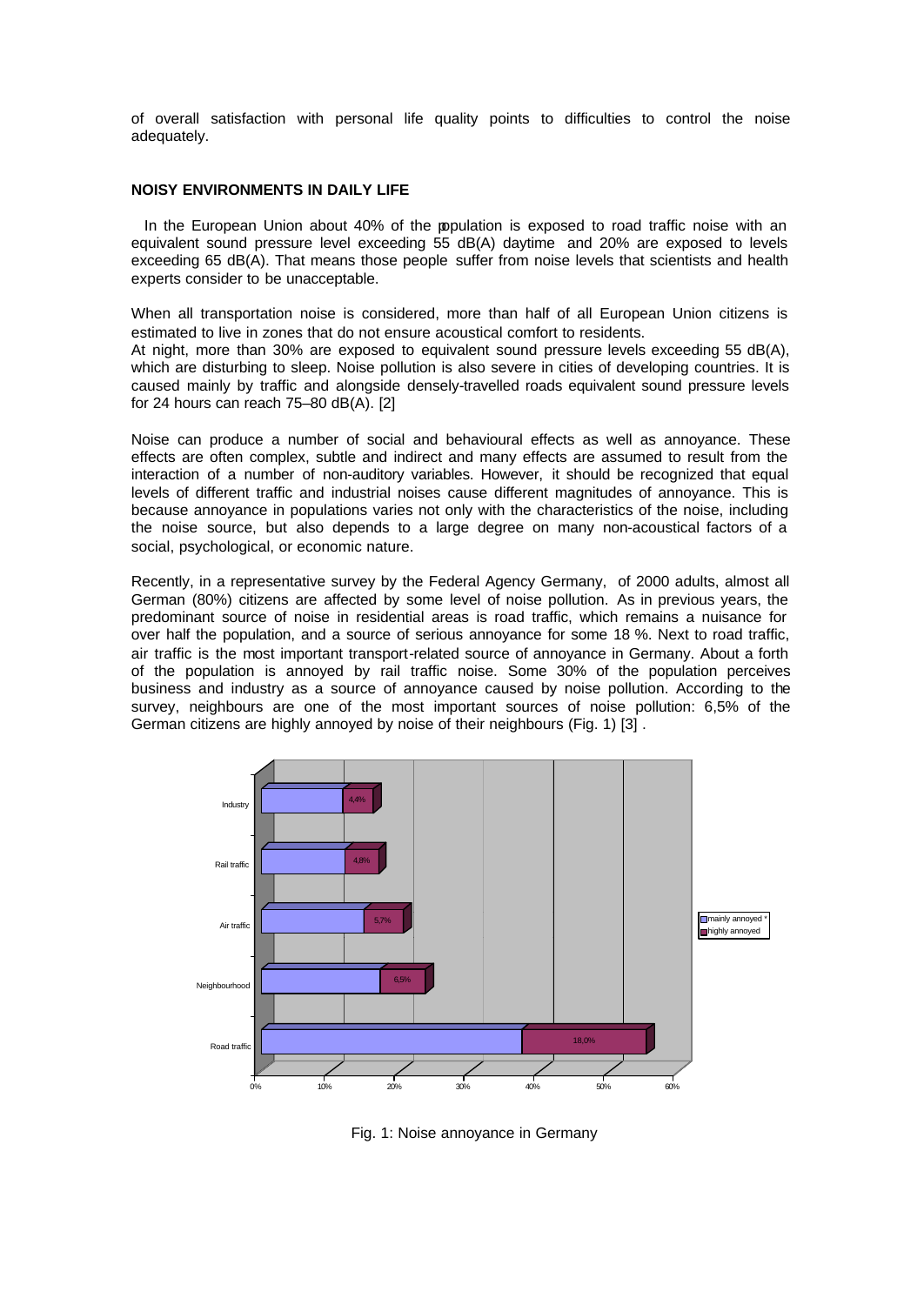#### **NOISE ANNOYANCE**

Noise annoyance depends on multiple factors like environmental area, noise source, characteristic of noises, number of noise events over a day, subjective experience with noises, the social situation. Judging annoyance includes a wide range of variability, which is highly correlated with the variability of living conditions. Social environment and lifestyle shape up the psychological and social conditions on short as well as long term intervals. The basis for the variability of annoyance reaction to a specific noise event is defined by the subject's social environment and lifestyle. But, the structure of the residential area, the combination of noise sources are for the judgment of annoyance as well important as subjective parameters which are relevant by the people's point of view, moreover the relationship of both define the background for assessments. [4]

#### **ANNOYANCE RESEARCH**

 Research on Annoyance has to take into account different parameters and can not focus only on one parameter. The assessments of the quality of an environmental area depend on

 how long people have been living there, how they define the area in dependency from the infra structure, how much they are involved in the social life in those areas or integrated in their neighbourhoods.

## **ANNOYANCE AND SOUNDSCAPES**

Evidently, there is a link from soundscape to annoyance research that has to take into account different parameters. These parameters, e.g. architecture, natural environment like parks and gardens and also odor and dust, may moderate the annoyance. The raised questions are: firstly, which are the parameters of an environment that constitute the soundscape; secondly, which kind of measurements is needed to evaluate soundscapes; thirdly, can soundcapes work as a moderator concerning noise annoyance?

#### **SOUNDSCAPE RESEARCH**

Noise sources interact with the specific acoustic and environmental makeup (topography, meteorology, land use pattern, and lifestyle. The higher dissatisfaction expressed with their environment, in spite of overall satisfaction with personal life quality points to difficulties to control the noise adequately [5]. Results of a study in the area of Kingsford Smith Airport, Sydney suggests that the background factors that influence reaction to noise may be reasonably limited to the soundscape [4]. Subjective evaluation of the landscape integrates visual contributions: a positive evaluation of the landscape reduces annoyance of the soundscapes whereas a negative evaluation of the landscape increases annoyance [6]. Soundscapes may be defined in its effects on man and vice versa and probably acoustical ecology will serve to understand the function of soundscapes.

The interaction of people and sound, the ways people consciously perceive their environment are important to Schafer [7]. Already in the seventies he considered public places and the structure of these places. Recordings to keep the soundscapes available for the future to understand their underlying structure stored the acoustical scheme of the places. Schafer's procedure is a story about people's habit towards natural and self produced sounds. His questions with respect to acoustical ecology gave a systematic to the discussion on the sounding environment.

Ipsen [8] defines three components that are relevant concerning soundscapes: the context, the focus of attention, and personal knowledge/experience. Recently, the results of a study in the area of Kingsford Smith Airport, Sydney, suggest, "that the background factors which influence reaction to noise may be reasonably limited to the soundscape. Nonetheless, further research is required to establish whether other features of the enviroscape and psychscape are relevant to noise reaction" [4]. Lercher et al [5] found that "noise sources interact with the specific acoustic and environmental makeup (topography, meteorology, land use pattern, and lifestyle). The higher dissatisfaction expressed with their environment, in spite of overall satisfaction with personal life quality, points to difficulties to control the noise adequately." Maffiolo et al [6] point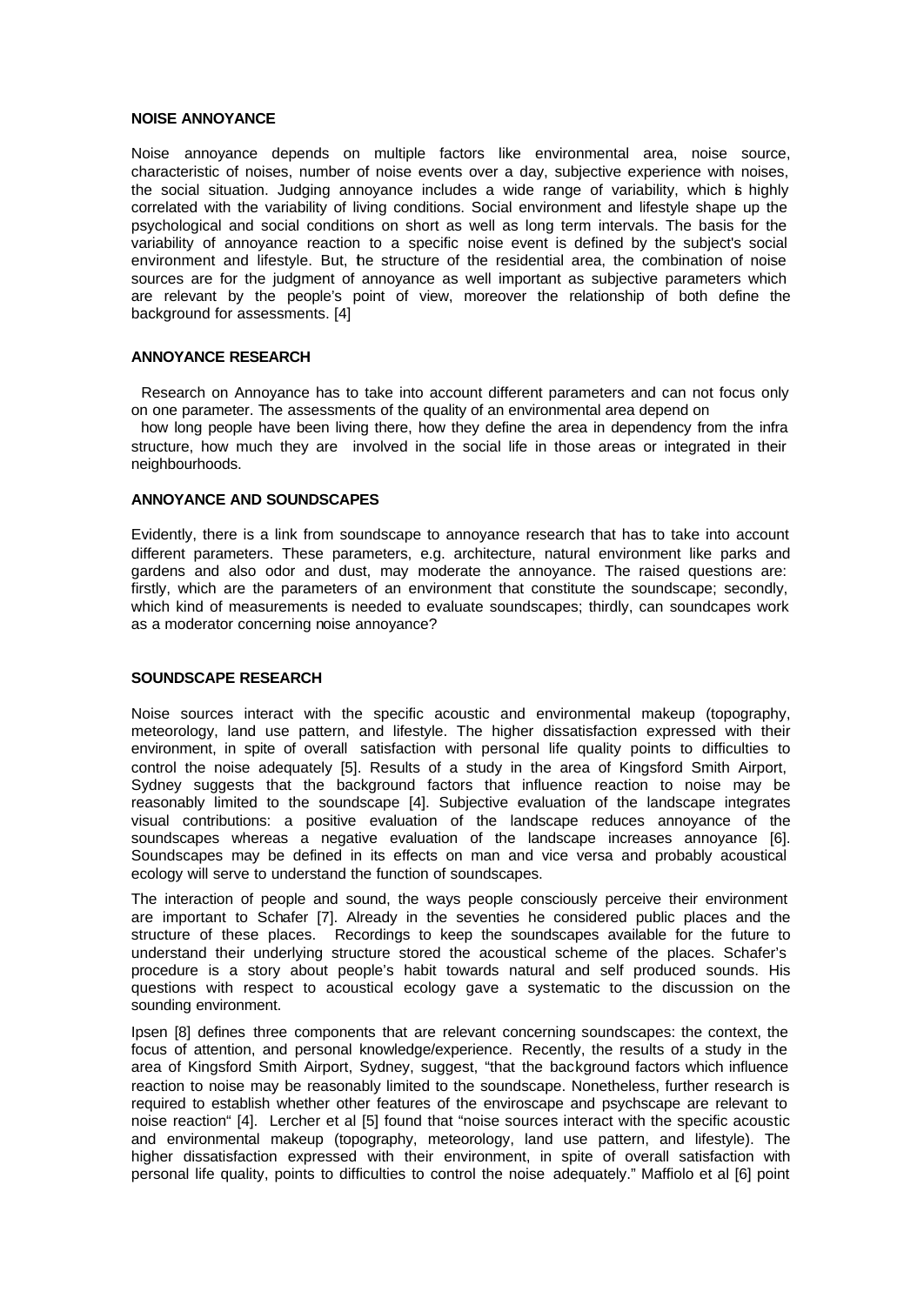out, that "garden soundscape evaluations integrate subjective evaluation of the landscape visual contributions: a positive evaluation of the landscape reduces annoyance of the soundscapes whereas a negative evaluation of the landscape increases annoyance."

The factors here - as interaction of people and sound, the ways people are consciously perceiving their environment, habits towards natural and self produced sounds, the context, the focus of attention, and personal knowledge/experience, background factors which influence reaction to noise, topography, meteorology, land use pattern, visual contributions, landscape evaluation - show the close relationship of perceived environmental sounds and the context of experienced soundscapes.

## **METHODOLOGICAL PROCEDURES**

The evaluation of soundscapes needs subject-related methodological procedures. With such suitable measurements a way has to be found that allows to rely on different dimensions on reaction to noise. "Improving the sound quality of an urban environment imposes not only to reduce loudness but also to account for the qualitative appreciation as a cognitive judgment given by listeners and particularly, for the interaction between acoustic dimensions and other sensory modalities in qualitative judgments of urban environments…getting a better understanding of sound quality requires a multidisciplinary research domain connecting various themes: studies on the subject and his capability in perception and interpretation; studies on the subject inside the society and his connection with others via language regarding the construction and the sharing of knowledge; studies on the social and cultural context; as well as field studies including physical measurements" [6].

A questionnaire survey that was conducted in Kyoto City, Japan, by Hiramatsu et al found that response to sound is related to the listener's mental, social and geographical connection with the sound source.[9] Berglund et al [10] propose structured walks where residents identify sounds discerned in the soundscapes of their residential area indoors and outdoors. Listening places were selected where people had to scale the total loudness, the loudness from traffic noise and other sources. Schulte-Fortkamp et al [11 ] carried out in a similar procedure a pretest in the Schlossstraße in Berlin. The road was divided in five sections; the first criterion to differentiate the sections was the visual impression. The Schlossstraße connects two main streets, for four sections a park separates the driveway. At each section the evaluation was done related to noise and visual impression. Evaluation tasks were photo-documentation, noise recording, loudness scaling, and extra comments. Manon analyzed urban scenes to constitute an urban soundscape simulator. In order to calculate acoustical parameters samples of soundscapes were recorded and perceptual attitudes an opions using a semantic differential inquiry were evaluated. Results show that five sector –related phenomena could be defined; they ask for a multidisciplinary approach [12].

An adequate procedure should guarantee an evaluation of the complex soundscape. Nitsch et al [13] propose related to an acoustical and ecological procedure that could help to define a sufficient measurement related to soundscapes. They ask for acoustical-ecological reconnaissance in the selected areas, narrative interviews and acoustical journals, and of course for acoustical short-and long-term measurements.

### **MODERATOR EFFECTS**

Recent surveys indicate that the process of noise judgment by the participants in general is non-linear, non scalable and very complex. Job et al (1998) take attitude as a pure modifier of reaction to noise exposure, rather than a part of, or caused by, reaction. Various studies on reactions to noise show similar results.

The door is open to the new concept of the moderator soundscape. Fyhri and Klaboe [14] consider a subjective sound- or urban scape that is dependent on which parts people relate to and how they relate to them. The participants in Berglund's study [10] characterize the residential soundscapes under four dimensions, namely, *adverse, reposing, affective,* and *expressionless*. In Schulte Fortkamp's pretest [11] the test persons focus on the interaction of acoustical and visual impression. The moderating effects of an experienced living area concerning noise annoyance is questioned in some comments. Hohmann [15] has acoustically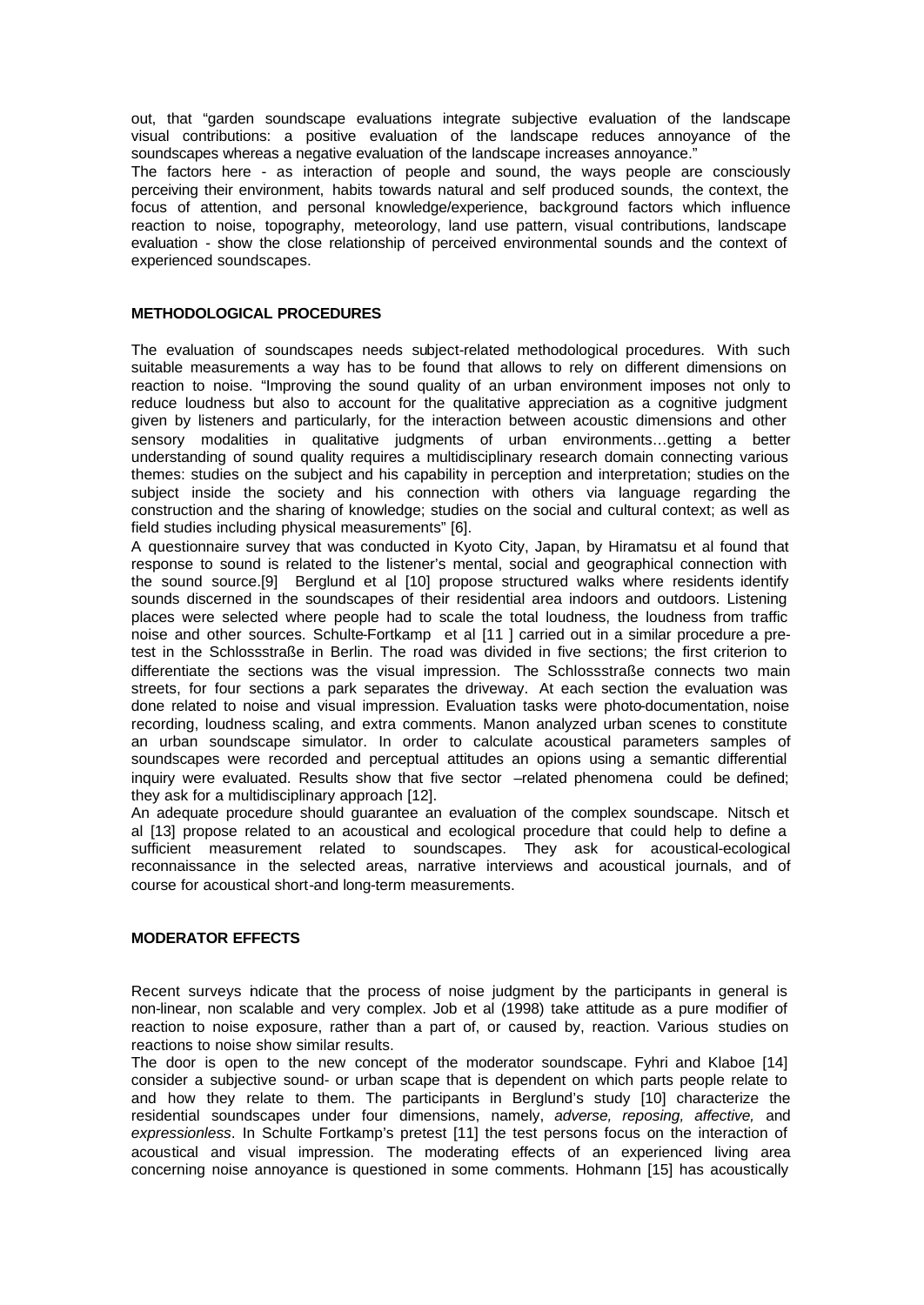developed sourroundscapes, which demonstrate harmonic and disharmonic effects of an urban environment. Genuit [16] analyses aurally related psychoacoustics to receive a more objective description of the subjectively perceived sound quality. Chtouris [17] considers sounds to be interpreted in urban environments more under the aspect of a high density of activity, than being an element of annoying noise.

Obviously the relationship between visual and acoustical space is important. Probably the analysis of soundscapes can lead to a quality improvement in relation to different existing usages in an urban environment. Although there is wide consensus among researchers that the environment is experienced through all our senses, the acoustic component of the environment has only been addressed in relation to noise pollution and in a handful of experimental studies on the influence of sounds on landscape preferences, Giuliani [18].

Researches concerning the moderator effect of the quality of the residential area regarding annoyance give hints that they may work like a noise exposition equivalent. Evidently, annoyance research has to take into account different parameters and can not focus only on one parameter: while Klaboe looks from an architectural point of view with regard to changes that influence the noise development as well as odor and dust [14]. Lercher asks for natural environments like parks and gardens which may moderate the annoyance. It is his particular point of view that the local traffic is topped by the highway and railroad traffic [5]. When noises from different sources have to be judged, more difficulties arise. Analyses of such a constellation of noise events like road, railroad, and air traffic show something like a spectrum of subjective perception, reaction, and judgment. Although there are various surveys to solve this problem of measurement, there are no models and measurements up to now, which definitively define the procedure [19]. To be effective in estimating combined effects there is the need to provide a better map of the relevant psychscape variables, obtain more precise indicators of the sound – and enviroscape factors and to find out to bind it all together [18].

## **CONCLUSION**

Interaction of people and sound, the ways people are consciously perceiving their environment, habits towards natural and self produced sounds, the context, the focus of attention, and personal knowledge/experience, background factors that influence reaction to noise, topography, meteorology, land use pattern, visual contributions, landscape evaluation, all these factors are related to subjective judgment of the acoustic quality of an urban environment. A better understanding of such factors requires a multidisciplinary research domain.

Different aspects concerning the moderator effect may lead to the question whether a factor soundscape will help to fill the gaps of three uncertainties: firstly, whether residents react more annoyed on road-, rail-, and air traffic noise as in earlier times, secondly, which correlation exists between annoyance judgments and somatic processes, and thirdly, what happens when people give an overall judgment on the degree of annoyance. Up to now soundscape has different descriptions, it is for sure an environment that has its determination in perception of noise. The perception is influenced by visual factors, but the assessment of such an environment is embedded in the complex context of living situations

The concept of noise annoyance needs to be broaden to an integrated environmental, psychosocial, and socioeconomic assessment of the community situation. This may lead to a more realistic basis for environmental impact and health risk assessments. Acoustics, Physics, Psychology, Medicine, and Sociology are needed to co work in surveys on perception of acoustic environments sufficiently.